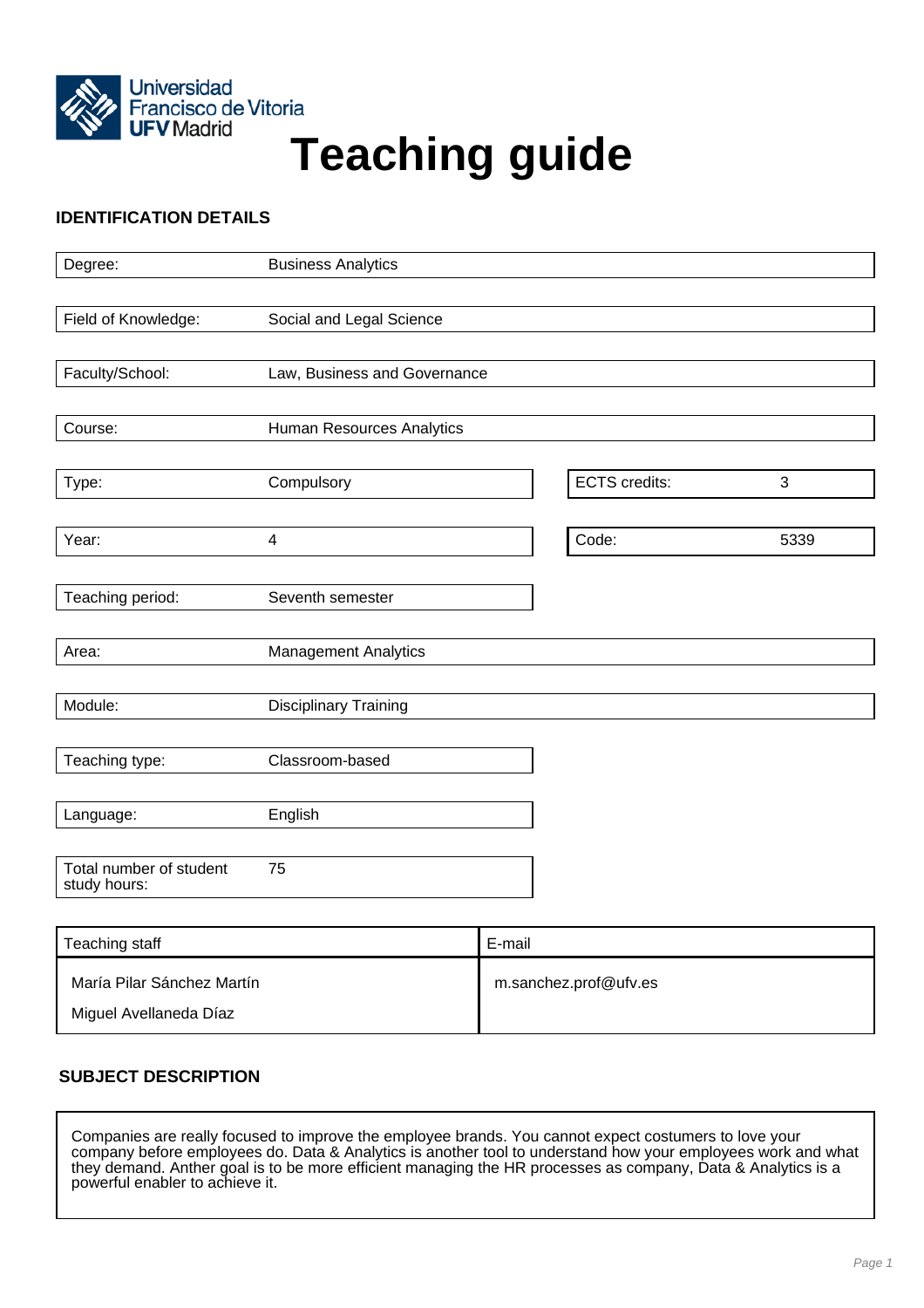The main objective of this course is to develop an understanding of People Analytics and how data-driven decision-making impacts People Areas strategy. In this course you will gain experience and insight into People Analytics tools to improve the Employee Experience and People Processes.

## **PRIOR KNOWLEDGE**

Not needed

## **COURSE SYLLABUS**

To gain a better understanding of the People Analytics processes by understanding the People process, metrics, analytics, and strategies, the following topics will be covered:

1.How People Areas work

2.People Analytics Basics (Why?, Data, Tech, Privacy & Ethics and Storytelling)

3.Use Cases (COVID-19, ONA, Engagement, GPG, Recommender, Turnover, Performance and ESG)

4.Final Course Project

## **EDUCATION ACTIVITIES**

The students will apply their learning of People Analytics, both in class and online, by engaging in a variety of activities:

The following activities are planned to fulfil the learning goals/objectives:

- To gain further knowledge about specific industries, guest speakers will be invited from industry to s hare their experiences and insights with the students.

- To better understanding of the subject the students will participate in debates, problem solving, group deliverables and reading materials.

- To have a complete vision of how the companies are using People Analytics almost the 50% of the subject will be based on use cases explanation

NOTES:

- Plagiarism rules contained in paragraphs 7and 9 of the UFV Coexistence Regulations (Normativa de Convivencia) may apply at the discretion of the University.

- Educational activities, as well as work time distribution might be modified and adapted according to the different scenarios adopted following public health authorities indications.

## **DISTRIBUTION OF WORK TIME**

| CLASSROOM-BASED ACTIVITY | INDEPENDENT STUDY/OUT-OF-CLASSROOM<br><b>ACTIVITY</b> |
|--------------------------|-------------------------------------------------------|
| 30                       | 45                                                    |
| hours                    | hours                                                 |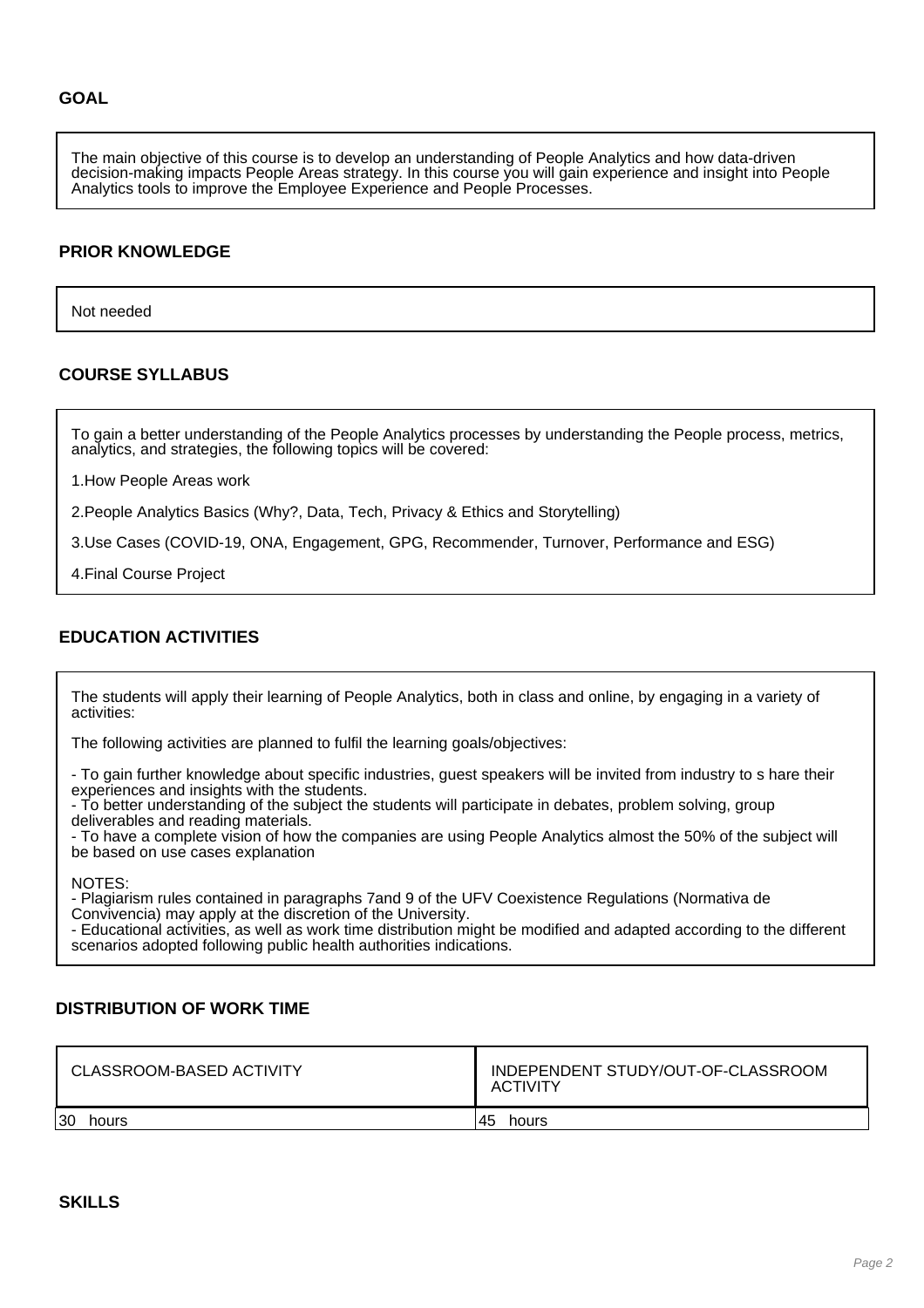Students must have demonstrated knowledge and understanding in an area of study that is founded on general secondary education. Moreover, the area of study is typically at a level that includes certain aspects implying knowledge at the forefront of its field of study, albeit supported by advanced textbooks

Students must be able to apply their knowledge to their work or vocation in a professional manner and possess skills that can typically be demonstrated by coming up with and sustaining arguments and solving problems within their field of study

Students must have the ability to gather and interpret relevant data (usually within their field of study) in order to make judgments that include reflections on pertinent social, scientific or ethical issues

Students must be able to convey information, ideas, problems and solutions to both an expert and non-expert audience

Students must have developed the learning skills needed to undertake further study with a high degree of independence

## **General Skills**

Ethical commitment in the information society.

Skills for promoting intellectual curiosity and the search for truth in all areas of life, and in particular in the context of handling mass data.

Capacity for achieving objectives, problem-solving and decision-making in the environment of quantative and qualititative mass data.

Capacity for analysing data on a large scale from different sources: audiovisual, textual and numerical.

Capacity for designing and implementing projects and reports, naturally using digital channels.

Capacity for communicating in a native or foreign language in the information society.

Capacity for autonomous learning in the information society.

## **Specific skills**

Know and understand the basic principles of business analytics and its essential concepts and tools, geared towards identifying and assessing opportunities in all the functional areas of the business: general and strategic management, human resources, finance, marketing, production and operations.

Know how to identify and resolve real business problems through advanced data analysis and the selection of the correct techniques for decision-making.

Know how to manage quantative and computer tools for decision-making.

Identify and resolve the ethical dilemmas that arise when making decisions based on business analysis, based on Christian values.

Know how to interrelate all the functional areas of a company.

## **LEARNING RESULTS**

Understand the different elements of the People Analytics discipline

Explains how data is used to improve Employee Experience and People Areas processes.

Understands metrics and indicators for measuring People data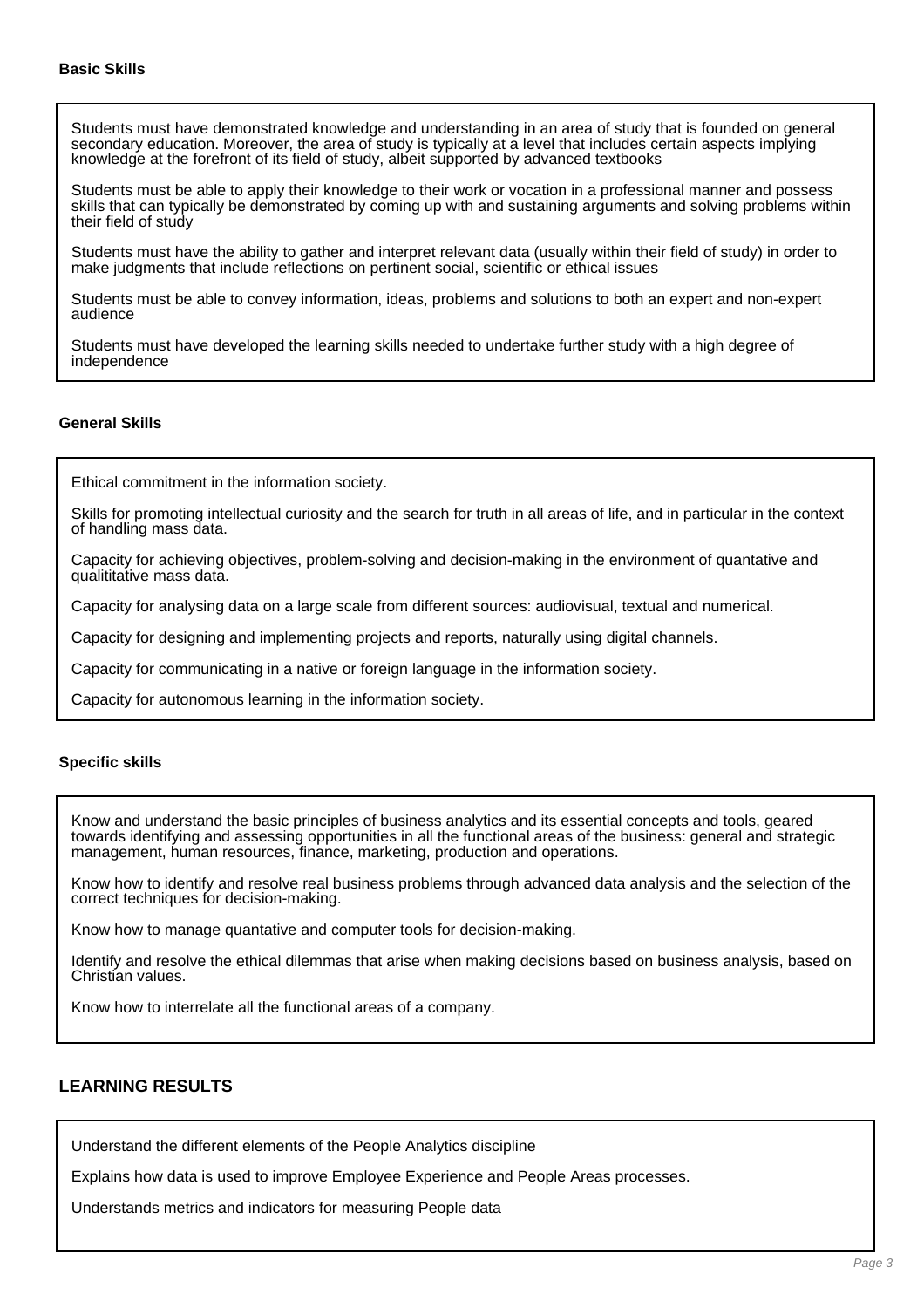Explains different types of analytics techniques and their application in People Areas

Acquires good knowledge about how People Analytics are transforming companies through real use cases.

# **LEARNING APPRAISAL SYSTEM**

#### EVALUATION SYSTEM:

Attendance of at least 80% is required for classes throughout the semester. The evaluation parameters as well as their description are as follows:

1.- Participation: 5%. Effective participation means (a) active, (b) substantive, and (c) continuous (d) contribution; occasional non substantive comments or questions do not meet this requirement. Performance is assessed by the instructor based on each participant's contribution, which may take the form, among others, of preparing and discussing class readings, raising or answering questions, offering comments, enriching the class with relevant items of interest from the media or personal experiences, taking part in brief in-class and/or take-home quizzes, cases, or other exercises, and overall effort throughout the term.

2.- Partial Knowledge Tests (PKTs) [Pruebas de conocimiento parcial – PCPs]: 15%. Two PCPs - Individual/Group The PCPs might take the form of in-class Tests/presentations/projects to assess the acquisition of knowledge and skills that the student has acquired during the development of the subject. You have to pass each PCP (average 50%) in order to pass the subject. Submission: The end of blocks.

3.- Final Project Course: 25%. Students will be presented with a business case and required to classify, interpret, and analyze the information developing evidence-based conclusions and recommendations.

4.- Final exam: 50%. Test (Individual). You have to pass the exam (5/10 or more) to pass the subject.

#### ALTERNATIVE EVALUATION

The students who do not take the continuous evaluation of the subject and those students who are exempt from the obligation to attend class, either by second registration in the subject or successive, or by having express authorization from the Direction of the Degree, will be evaluated:

1- Final Project Course: 50%. Students will be presented with a business case and required to classify, interpret, and analyze the information developing evidence-based conclusions and recommendations.

2.- Final exam: 50%. Test (Individual). You have to pass the exam (5/10 or more) to pass the subject.

Recovery in extraordinary call: Students who have not reached the minimum grade in the ordinary evaluation may apply to the extraordinary call, evaluating all the contents and skills as described in the previous section.

#### NOTES:

- ALL TESTS SUSCEPTIBLE TO EVALUATION WILL BE SUBJECT TO THE PROVISIONS OF THE EVALUATION REGULATIONS OF THE FRANCISCO DE VITORIA UNIVERSITY. - THE BEHAVIORS THAT DEFRAUD THE SYSTEM OF VERIFICATION OF THE ACADEMIC PERFORMANCE, SUCH AS PLAGIARISM OF WORKS OR COPY IN EXAMINATIONS ARE CONSIDERED SERIOUS FAULTS ACCORDING TO ARTICLE 7 OF THE REGULATIONS OF COEXISTENCE OF THE UFV AND THE APPROPRIATE SANCTIONS WILL BE APPLIED AS STATED IN ARTICLE 9 OF THE SAME DOCUMENT. - EXAMS WILL BE ON-SITE, IF HEATH CARE REGULATIONS ALLOW IT, BUT MAY BE MODIFIED IF NEED BE TO COMPLY WITH THE REQUIREMENTS OF HEALTH CARE AUTHORITIES. CLASS ASSIGNMENTS AND THE WRITTEN EXAM MAY BE ARRANGED USING ONLINE TOOLS AVAILABLE IN VIRTUAL CLASSROOM. WEIGHTS DON'T CHANGE.

## **BIBLIOGRAPHY AND OTHER RESOURCES**

## **Basic**

Online Resource: -A selection of Mackinsey Our Insights on People Analytics (https://www.mckinsey.com/business-functions/organization/our-insights/how-to-be-great-at-people-analytics)